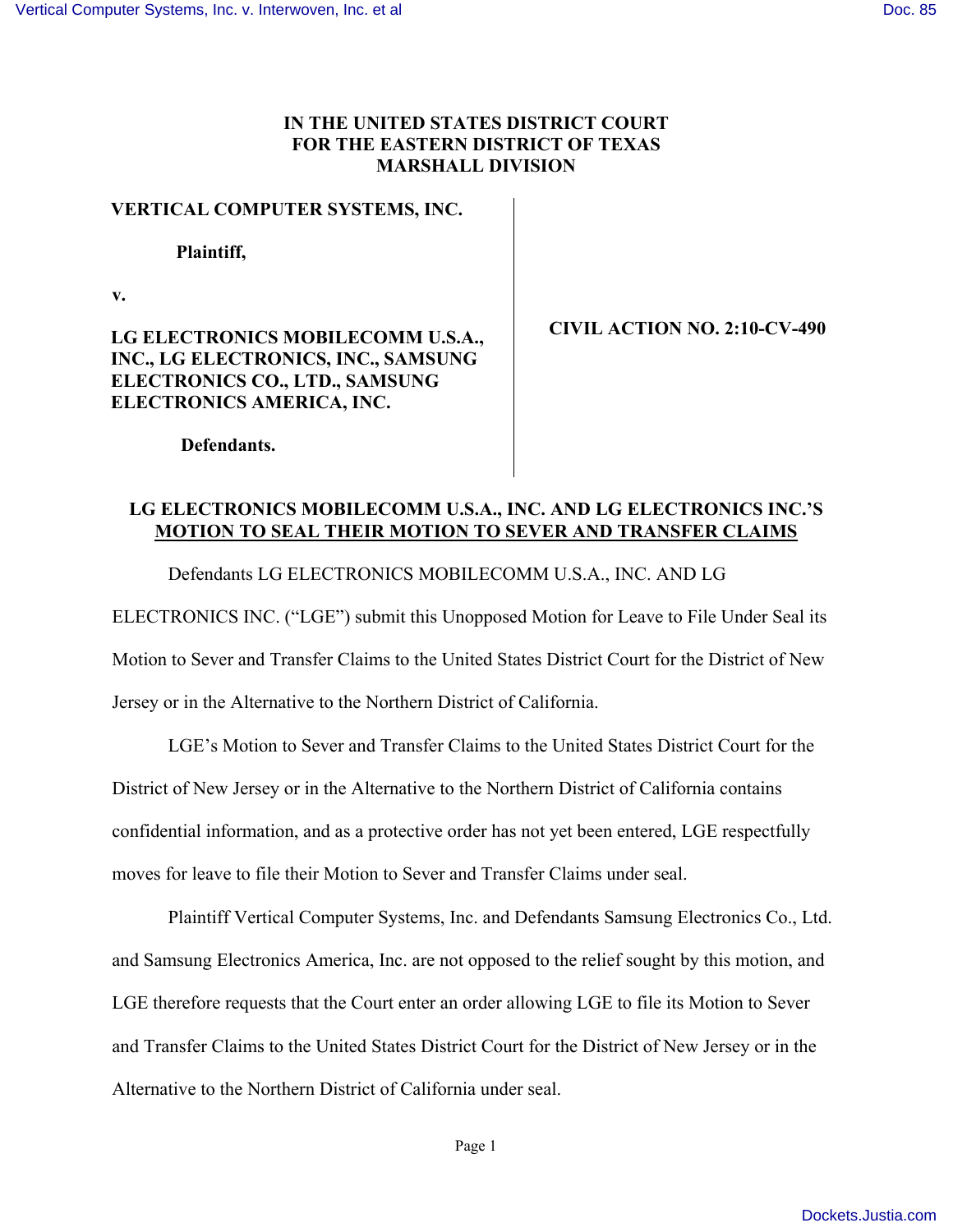## FISH & RICHARDSON P.C.

By: */s/ David J. Healey*

David J. Healey State Bar No. 09327980 Fish & Richardson P.C. 1221 McKinney, Suite 2800 Houston, TX 77010 713-654-5300 -- Telephone 713-652-0109 -- Facsimile healey@fr.com

OF COUNSEL:

Kevin Su MA Bar No. 663726 Fish & Richardson P.C. One Marina Park Drive Boston, MA 02210-1878 617-542-5070 -- Telephone 617-542-8906 -- Facsimile su@fr.com

Michael J. McKeon Fish & Richardson P.C. 1425 K Street, NW, 11th Floor Washington, DC 20005 202-783-5070 -- Telephone 202-783-2331 -- Facsimile mckeon@fr.com

## **Counsel for Defendants LG ELECTRONICS MOBILECOMM U.S.A., INC. AND LG ELECTRONICS, INC.**